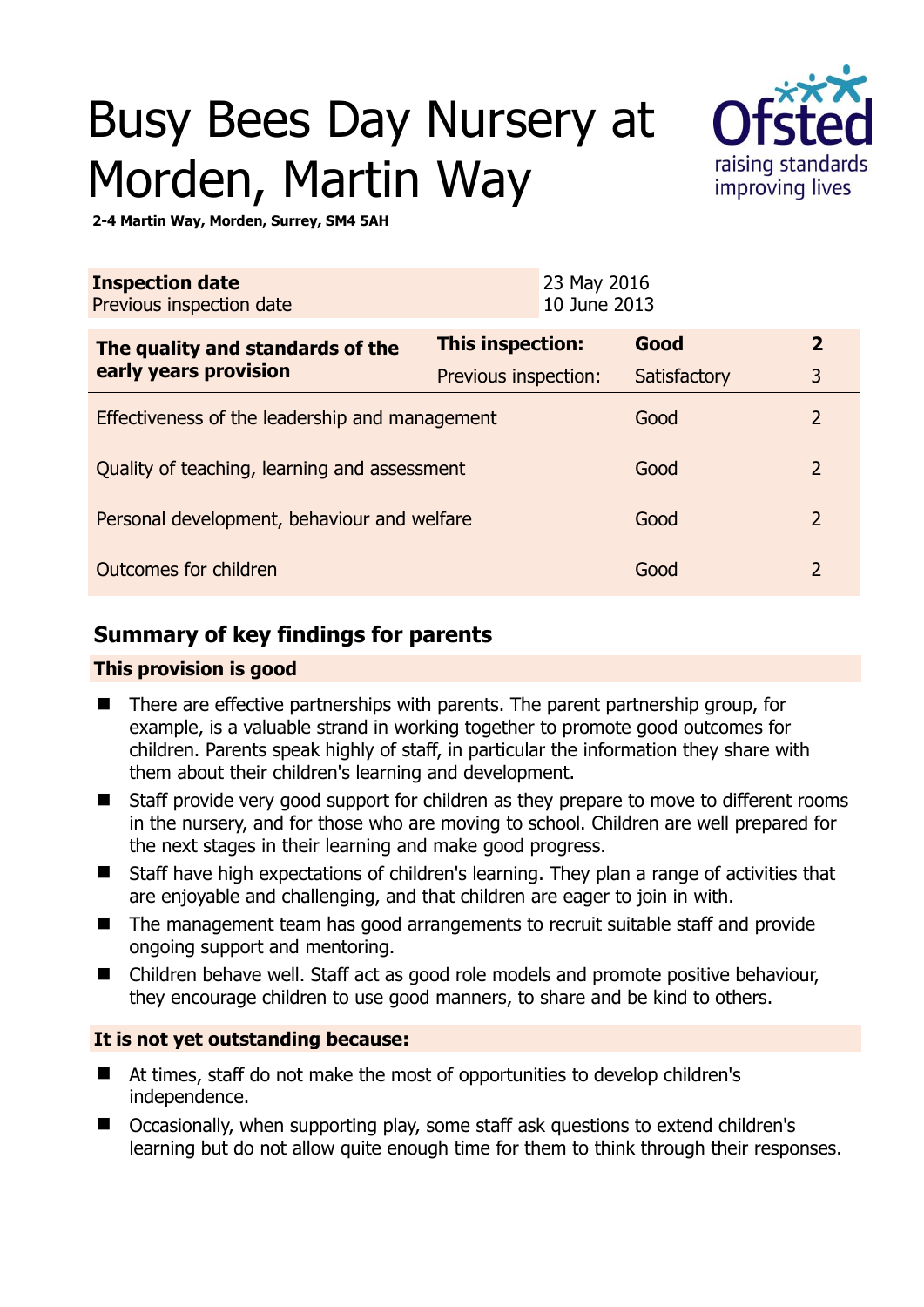## **What the setting needs to do to improve further**

#### **To further improve the quality of the early years provision the provider should:**

- extend the opportunities for children to complete small manageable tasks for themselves
- $\blacksquare$  support all staff to more consistently recognise when children need extra time to respond to questions.

#### **Inspection activities**

- The inspector spoke to the manager and other staff at appropriate times throughout the inspection.
- The inspector engaged with the children at appropriate times during the inspection.
- The inspector observed children's indoor and outdoor play, snack and lunch times, and hygiene routines.
- The inspector engaged in a joint observation with the manager.
- The inspector sampled various documents, including risk assessments, the selfevaluation form, and a range of policies and procedures.

#### **Inspector**

Becky Phillips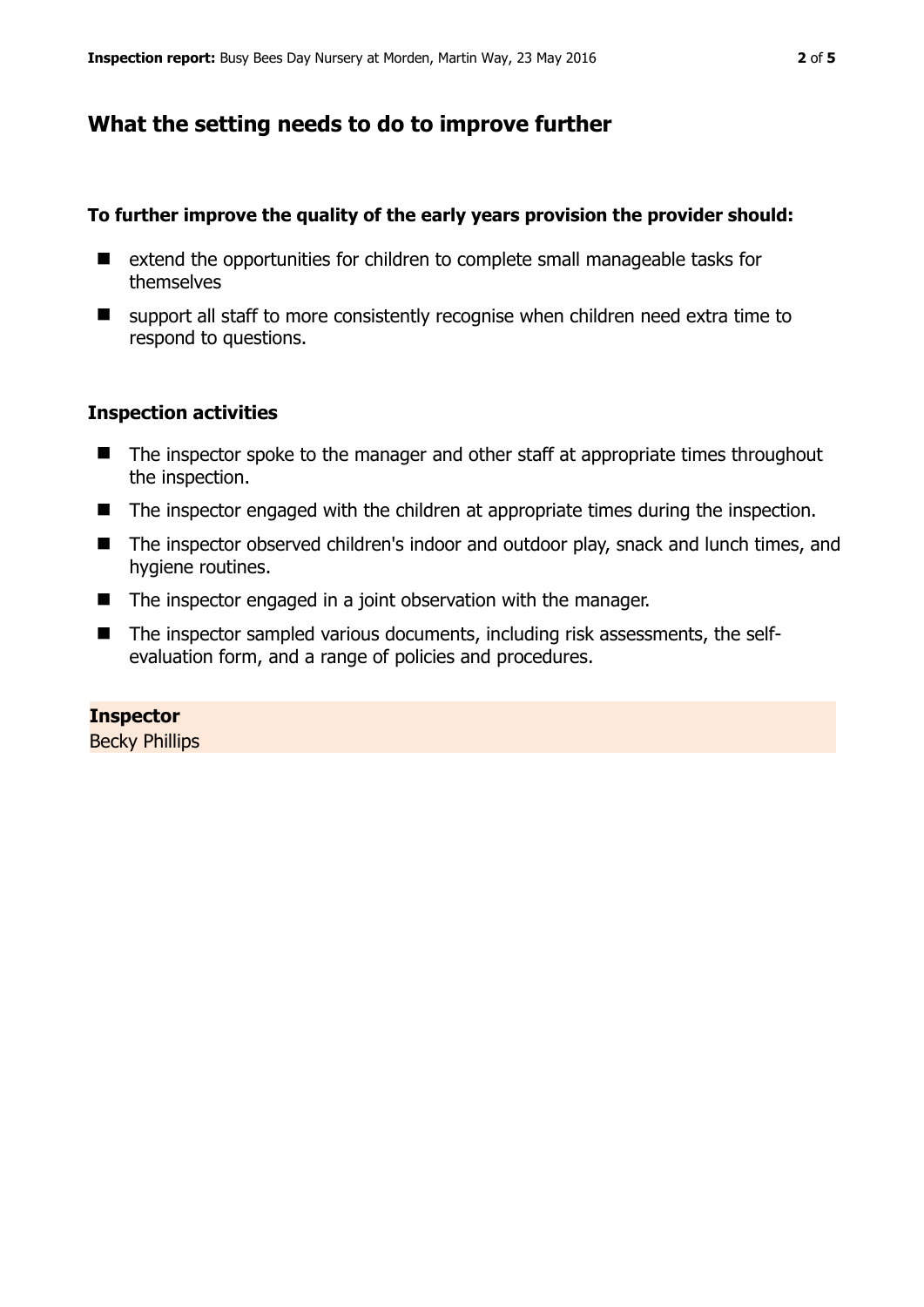## **Inspection findings**

#### **Effectiveness of the leadership and management is good**

Safeguarding is effective. All staff have a good understanding of how to keep children safe and what they should do if they have a concern about a child's well-being. The manager and staff effectively monitor children's development, working in close partnership with parents and other professionals to ensure continuity in learning and care. They make good use of data to track the progress of different groups and rooms of children and put effective strategies in place to close any identified gaps in their learning. The manager regularly reflects on the service provided. She takes into account the views of staff, children and parents. Self-evaluation accurately identifies areas for development and helps target areas for improvement in teaching and care practice.

#### **Quality of teaching, learning and assessment is good**

The nursery is warm, welcoming and stimulating. Children actively explore the environment, making their own play choices. They happily engage in all activities, including those that develop their mathematical and literacy skills. For example, older children take part in daily language and numeracy groups. They learn letter sounds and match them to words beginning with that letter. Staff embed the use of observation and assessment of children in practice. They know the children very well and are clear in their role in planning for them, including identifying their next steps in learning. For example, children are interested in different types of fruit. Staff build on this by planning for them to explore real fruits and find out where they come from. Children enjoy cutting up the different fruits, tasting them and talking about how they feel and taste.

#### **Personal development, behaviour and welfare are good**

Children share a close relationship with all staff. They are happy, settled and enjoy their time at nursery. Children are confident and staff encourage them to share their views and be respectful of each other. Staff regularly risk assess all areas of the premises to promote children's safety. Children learn how to keep themselves safe and they are confident to take risks relevant to their age and ability. For example, older children complete a daily risk assessment checklist of the room and garden to ensure everything is in place and safe for the other children to use. Children learn about healthy lifestyles through a range of experiences with staff, which include cooking activities, learning about healthy eating and regular outdoor play.

#### **Outcomes for children are good**

All children make good progress. They are happy and confident during play. For example, children enjoy singing and dancing during parachute games. They take turns to run underneath when it is their turn, laughing and giggling with their friends. Children gain the skills needed for the next steps in learning.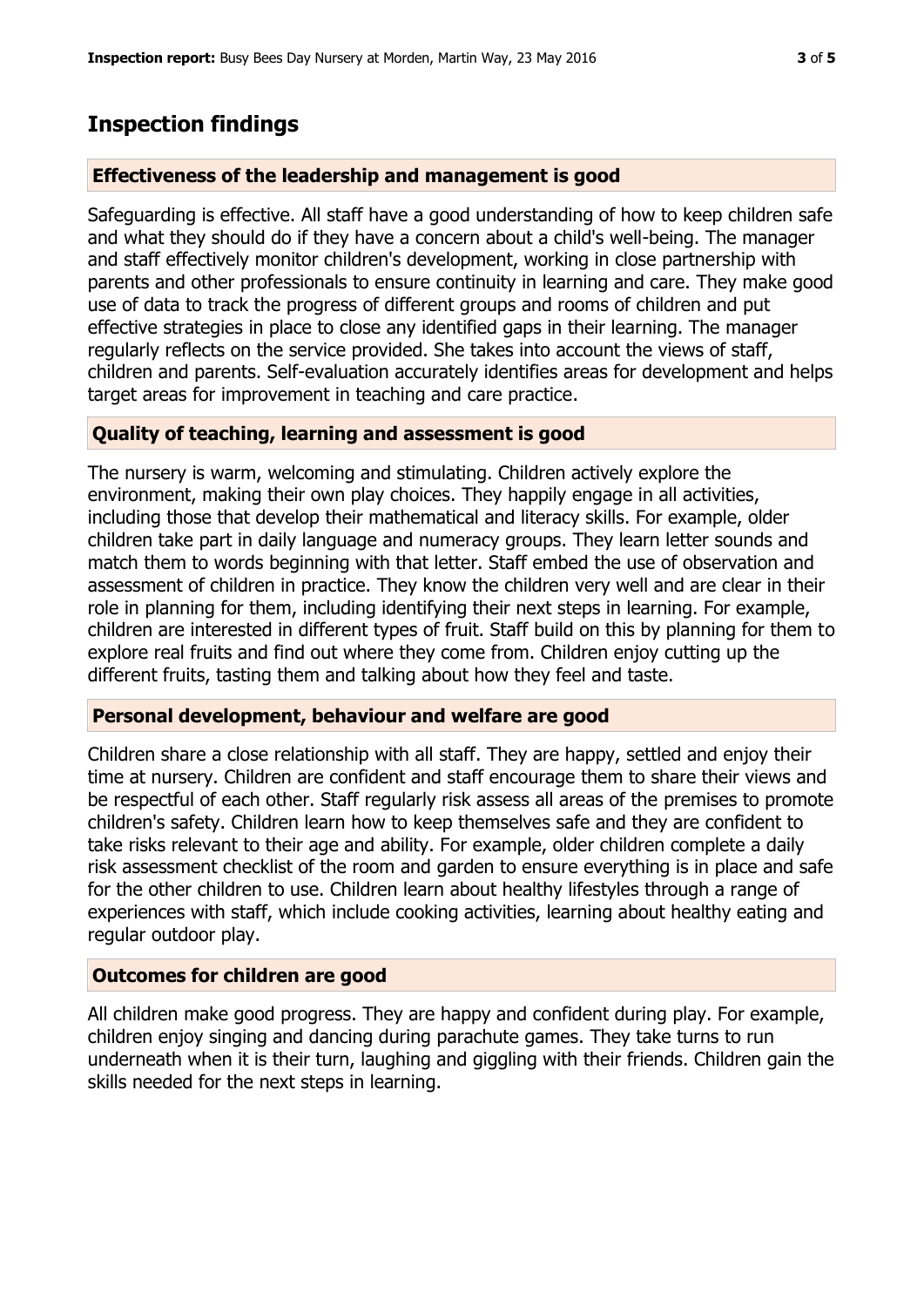## **Setting details**

| Unique reference number                             | EY349182                               |  |
|-----------------------------------------------------|----------------------------------------|--|
| <b>Local authority</b>                              | Merton                                 |  |
| <b>Inspection number</b>                            | 1028389                                |  |
| <b>Type of provision</b>                            | Full-time provision                    |  |
| Day care type                                       | Childcare - Non-Domestic               |  |
| <b>Registers</b>                                    | Early Years Register                   |  |
| <b>Age range of children</b>                        | $0 - 4$                                |  |
| <b>Total number of places</b>                       | 63                                     |  |
| <b>Number of children on roll</b>                   | 90                                     |  |
| Name of registered person                           | <b>Busy Bees Day Nurseries Limited</b> |  |
| <b>Registered person unique</b><br>reference number | RP900809                               |  |
| <b>Date of previous inspection</b>                  | 10 June 2013                           |  |
| Telephone number                                    | 020 8540 8090                          |  |

Busy Bees Day Nursery registered in 2007. It is one of a number of nurseries run by Busy Bees. The nursery is based in Morden in the London Borough of Merton. The day nursery is open each weekday from 8am until 6pm for 52 weeks of the year. The nursery receives funding for the provision of free early education for children aged three and four years. There are 27 members of staff who work at the nursery, including the manager. Of these, 14 hold relevant qualifications from level 2 to level 4.

This inspection was carried out by Ofsted under sections 49 and 50 of the Childcare Act 2006 on the quality and standards of provision that is registered on the Early Years Register. The registered person must ensure that this provision complies with the statutory framework for children's learning, development and care, known as the early years foundation stage.

Any complaints about the inspection or the report should be made following the procedures set out in the guidance 'Complaints procedure: raising concerns and making complaints about Ofsted', which is available from Ofsted's website: www.gov.uk/government/organisations/ofsted. If you would like Ofsted to send you a copy of the guidance, please telephone 0300 123 4234, or email enquiries@ofsted.gov.uk.